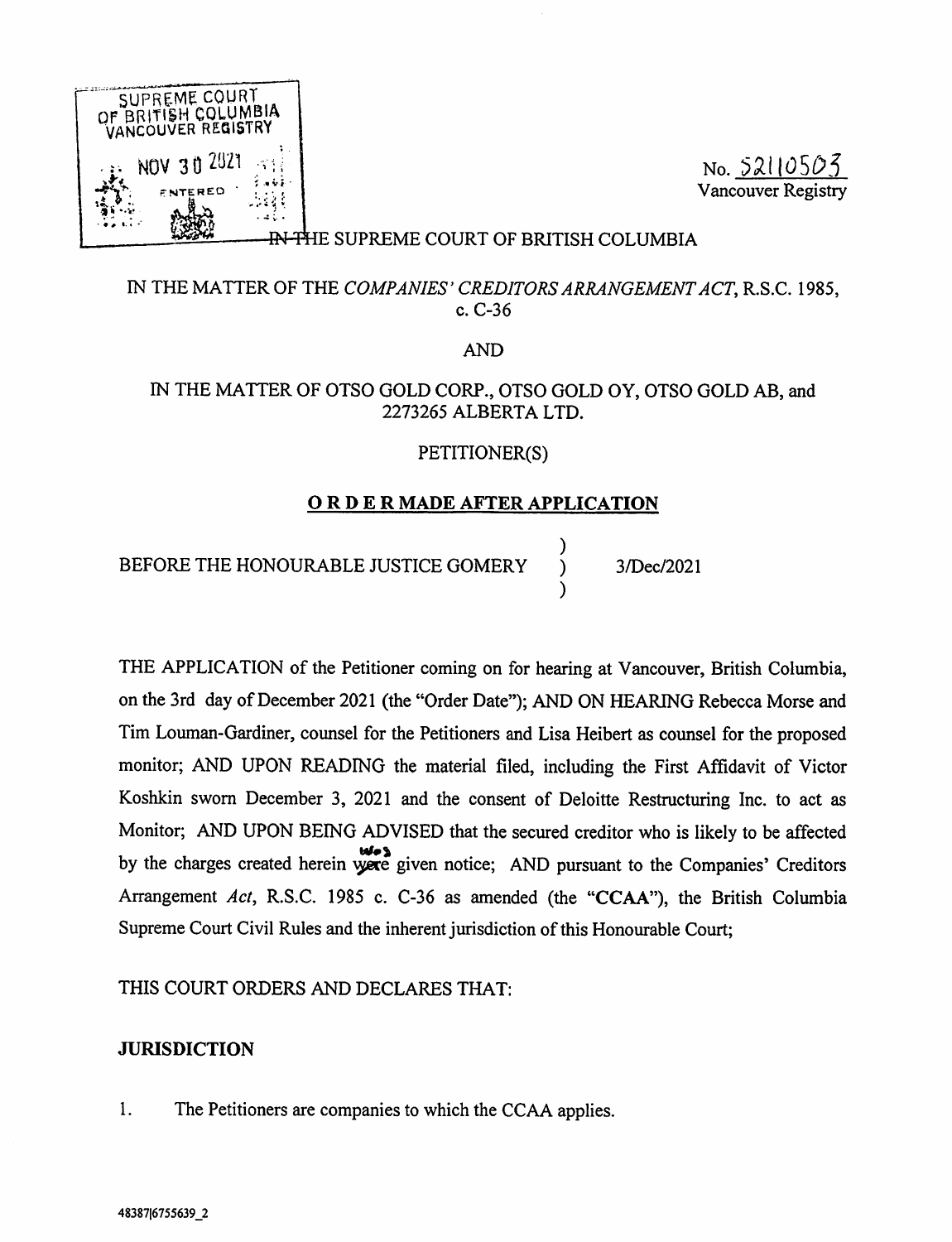#### SUBSEQUENT HEARING DATE

<sup>2</sup>. The hearing of the Petitioners' application for an extension of the Stay Period (as defined in paragraph 15 of this Order) and for any ancillary relief shall be held at the Courthouse at 800 <sup>S</sup>mithe Street, Vancouver, British Columbia at 10:00 a.m. on Monday, the 13th day of <sup>D</sup>ecember, 2021 or such other date as this Court may order.

## PLAN OF ARRANGEMENT

<sup>3</sup>. The Petitioners shall have the authority to file and may, subject to further order of this <sup>C</sup>ourt, file with this Court a plan of compromise or arrangement (hereinafter referred to as the "Plan").

#### POSSESSION OF PROPERTY AND OPERATIONS

<sup>4</sup>. Subject to this Order and any further Order of this Court, the Petitioners shall remain in <sup>p</sup>ossession and control of their current and future assets, undertakings and properties of every <sup>n</sup>ature and kind whatsoever, and wherever situate including all proceeds thereof (the "Property"), and continue to carry on its business (the "Business") in the ordinary course and in <sup>a</sup> manner consistent with the preservation of the Business and the Property. The Petitioners shall <sup>b</sup>e authorized and empowered to continue to retain and employ the employees, consultants, <sup>a</sup>gents, experts, accountants, counsel and such other persons (collectively, "Assistants") <sup>c</sup>urrently retained or employed by it, with liberty to retain such further Assistants as they deem <sup>r</sup>easonably necessary or desirable in the ordinary course of business or for carrying out the terms <sup>o</sup>f this Order.

<sup>5</sup>. The Petitioners shall be entitled, but not required, to pay the following expenses which <sup>m</sup>ay have been incurred prior to the Order Date:

(a) all outstanding wages, salaries, employee and pension benefits (including long <sup>a</sup>nd short term disability payments), vacation pay and expenses (but excluding <sup>s</sup>everance pay) payable before or after the Order Date, in each case incurred in the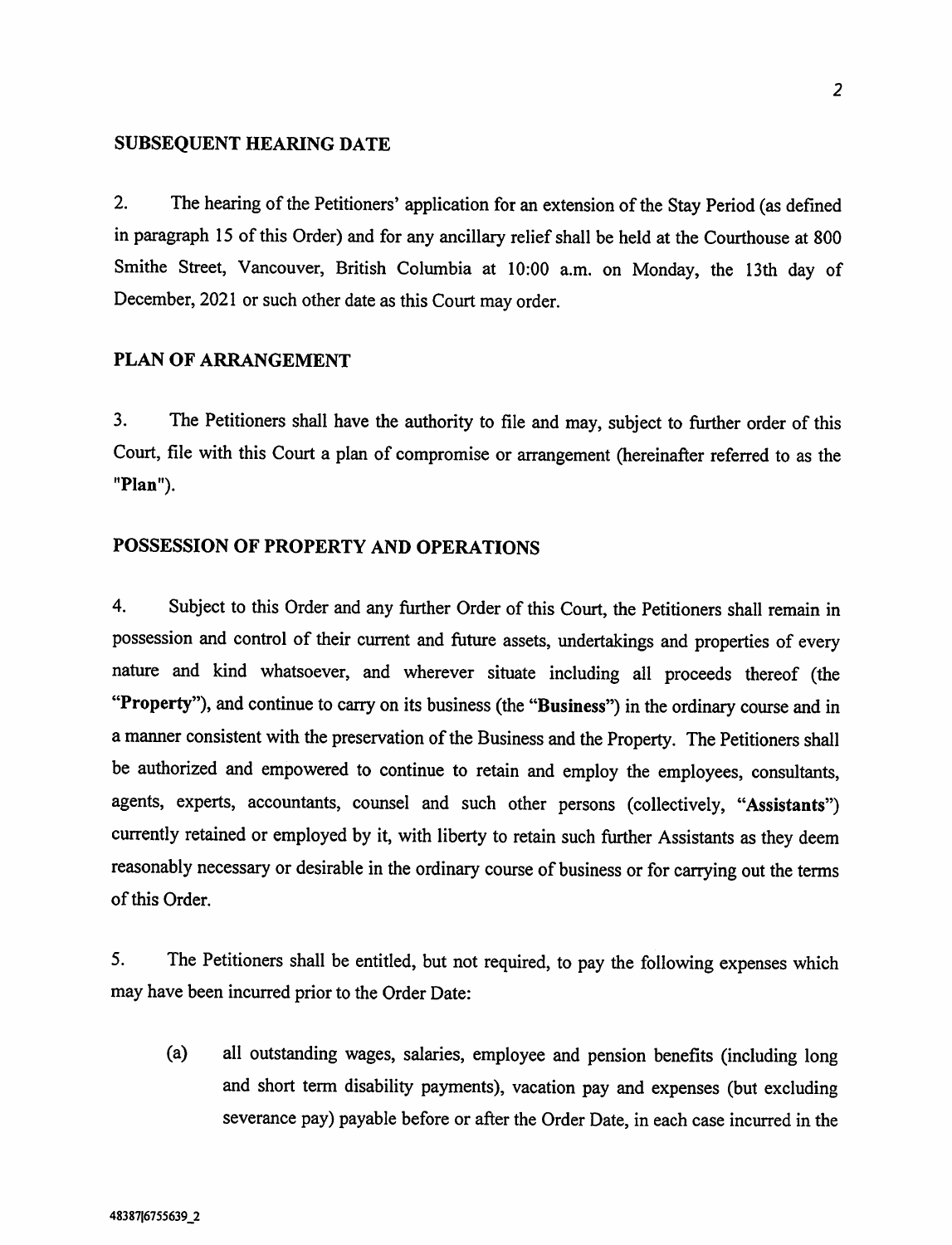ordinary course of business and consistent with the relevant compensation policies and arrangements existing at the time incurred (collectively "Wages"); and

- (b) the fees and disbursements of any Assistants retained or employed by the Petitioners which are related to the Petitioners' restructuring, at their standard rates and charges, including payment of the fees and disbursements of legal counsel retained by the Petitioner, whenever and wherever incurred, in respect of:
	- (i) these proceedings or any other similar proceedings in other jurisdictions in which the Petitioner or any subsidiaries or affiliated companies of the Petitioner are domiciled;
	- (ii) any litigation in which the Petitioner is named as a party or is otherwise involved, whether commenced before or after the Order Date; and
	- (iii) any related corporate matters.

6. Except as otherwise provided herein, the Petitioners shall be entitled to pay all expenses reasonably incurred by the Petitioners in carrying on the Business in the ordinary course following the Order Date, and in carrying out the provisions of this Order, which expenses shall include, without limitation:

- (a) all expenses and capital expenditures reasonably incurred and which are necessary for the preservation of the Property or the Business including, without limitation, payments on account of insurance (including directors' and officers' insurance), maintenance and security services, provided that any capital expenditure exceeding \$500,000 shall be approved by the Monitor;
- (b) all obligations incurred by the Petitioners after the Order Date, including without limitation, with respect to goods and services actually supplied to the Petitioners following the Order Date (including those under purchase orders outstanding at the Order Date but excluding any interest on the Petitioners' obligations incurred prior to the Order Date); and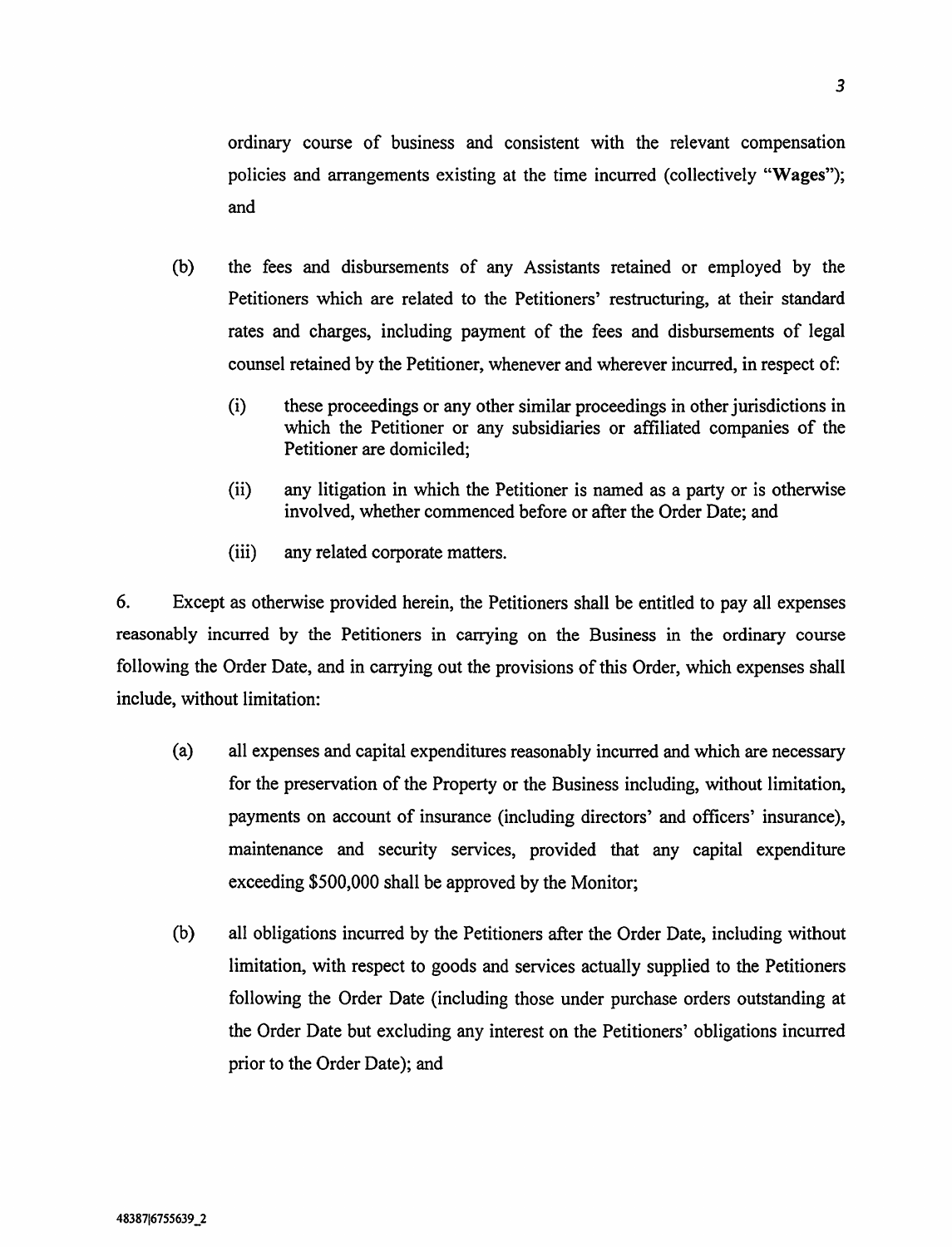- 7. The Petitioners are authorized to remit, in accordance with legal requirements, or pay:
	- (a) any statutory deemed trust amounts in favour of the Crown in right of Canada or of any Province thereof or any other taxation authority which are required to be deducted from Wages, including, without limitation, amounts in respect of (i) employment insurance, (ii) Canada Pension Plan, (iii) Quebec Pension Plan, and (iv) income taxes or any such claims which are to be paid pursuant to Section 6(3) of the CCAA;
	- (b) all goods and services or other applicable sales taxes (collectively, "Sales Taxes") required to be remitted by the Petitioners in connection with the sale of goods and services by the Petitioners, but only where such Sales Taxes accrue or are collected after the Order Date, or where such Sales Taxes accrued or were collected prior to the Order Date but not required to be remitted until on or after the Order Date; and
	- (c) any amount payable to the Crown in right of Canada or of any Province thereof or any political subdivision thereof or any other taxation authority in respect of municipal property taxes, municipal business taxes or other taxes, assessments or levies of any nature or kind which are entitled at law to be paid in priority to claims of secured creditors.

8. Until such time as a real property lease is disclaimed in accordance with the CCAA, the Petitioners shall pay all amounts constituting rent or payable as rent under real property leases (including, for greater certainty, common area maintenance charges, utilities and realty taxes and any other amounts payable as rent to the landlord under the lease) based on the terms of existing lease arrangements or as otherwise may be negotiated between the Petitioner and the landlord from time to time ("Rent"), for the period commencing from and including the Order Date, twice-monthly in equal payments on the first and fifteenth day of the month in advance (but not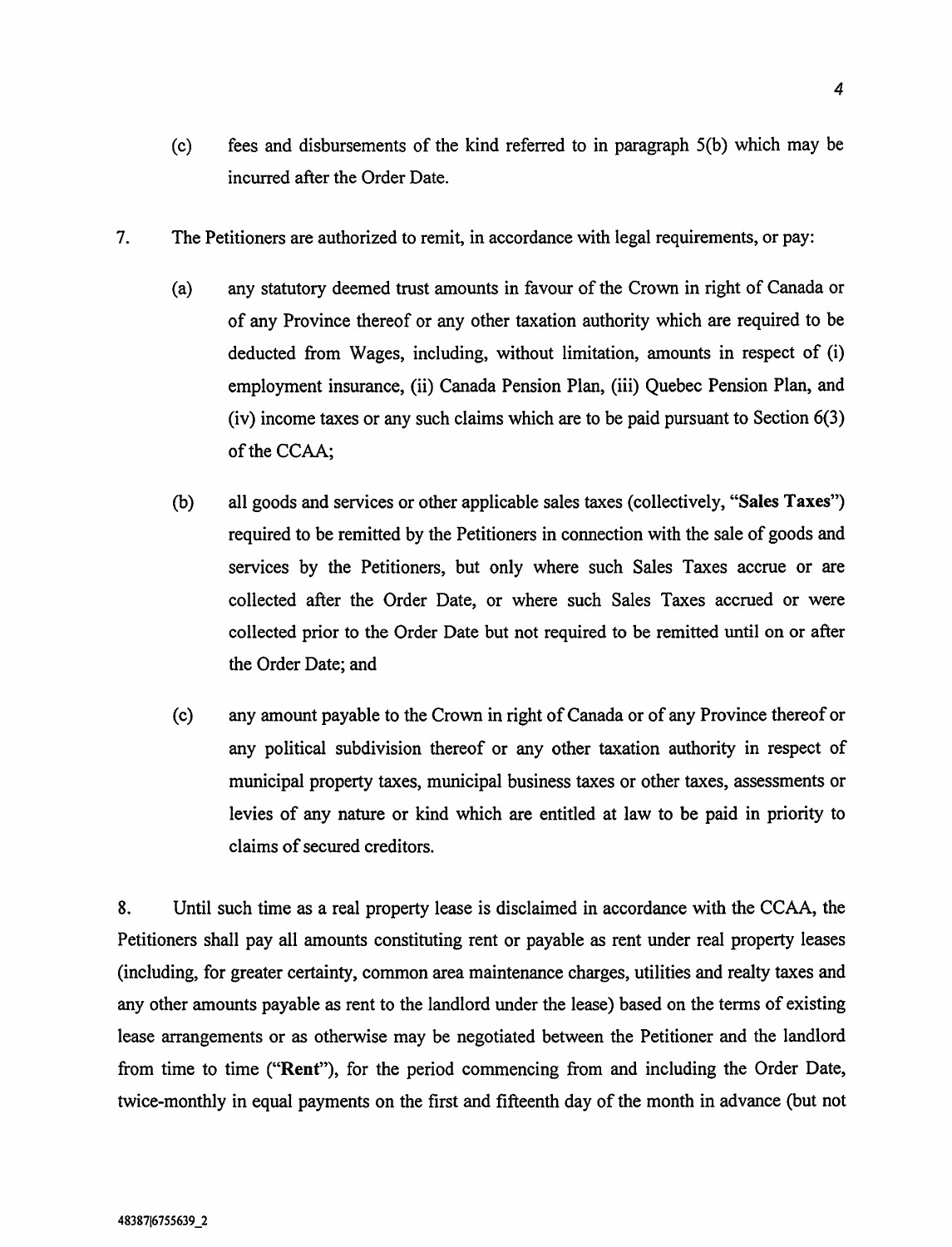in arrears). On the date of the first of such payments, any Rent relating to the period commencing from and including Order Date shall also be paid.

9. Except as specifically permitted herein, the Petitioners are hereby directed, until further Order of this Court:

- (a) to make no payments of principal, interest thereon or otherwise on account of amounts owing by the Petitioner to any of its creditors as of the Order Date except as authorized by this Order;
- (b) to make no payments in respect of any financing leases which create security interests;
- (c) to grant no security interests, trust, mortgages, liens, charges or encumbrances upon or in respect of any of its Property, nor become a guarantor or surety, nor otherwise become liable in any manner with respect to any other person or entity except as authorized by this Order;
- (d) to not grant credit except in the ordinary course of the Business only to its customers for goods and services actually supplied to those customers, provided such customers agree that there is no right of set-off in respect of amounts owing for such goods and services against any debt owing by the Petitioners to such customers as of the Order Date; and
- (e) to not incur liabilities except in the ordinary course of Business.

## RESTRUCTURING

10. Subject to such requirements as are imposed by the CCAA and such covenants as may be contained in the Definitive Documents (as hereinafter defined), the Petitioners shall have the right to:

(a) permanently or temporarily cease, downsize or shut down all or any part of its Business or operations and commence marketing efforts in respect of any of its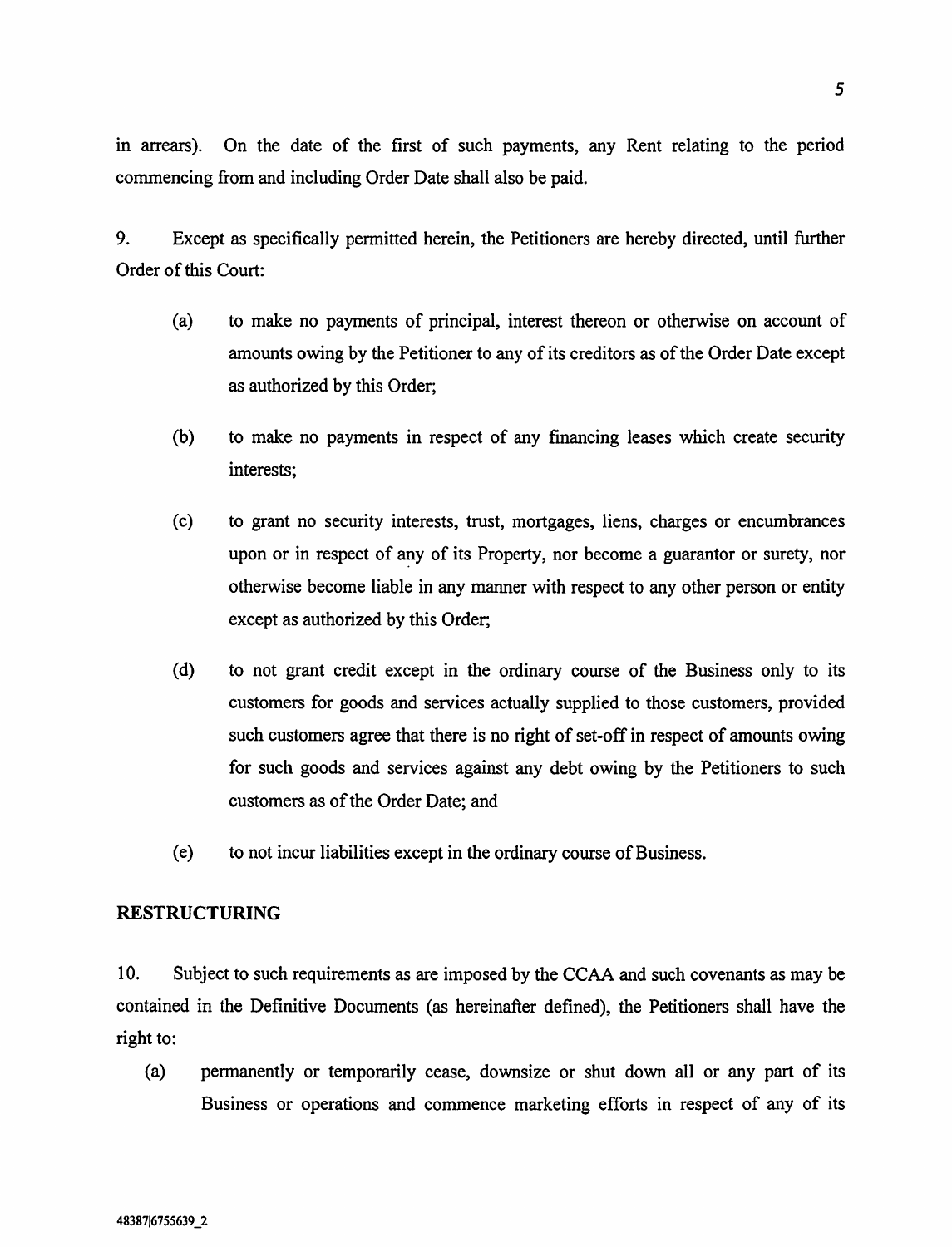redundant or non-material assets and to dispose of redundant or non-material assets not exceeding \$200,000 in any one transaction or \$500,000 in the aggregate;

- (b) terminate the employment of such of its employees or temporarily lay off such of its employees as it deems appropriate; and
- (c) pursue all avenues of refinancing for its Business or Property, in whole or part;

all of the foregoing to permit the Petitioners to proceed with an orderly restructuring of the Business (the "Restructuring").

<sup>1</sup> 1. The Petitioners shall provide each of the relevant landlords with notice of the Petitioner's intention to remove any fixtures from any leased premises at least seven (7) days prior to the date of the intended removal. The relevant landlord shall be entitled to have a representative present in the leased premises to observe such removal and, if the landlord disputes the Petitioner's entitlement to remove any such fixture under the provisions of the lease, such fixture shall remain on the premises and shall be dealt with as agreed between any applicable secured creditors who claim a security interest in the fixtures, such landlord and the Petitioner, or by further Order of this Court upon application by the Petitioners, the landlord or the applicable secured creditors on at least two (2) clear days' notice to the other parties. If a Petitioners disclaims any lease governing such leased premises in accordance with Section 32 of the CCAA, it shall not be required to pay Rent under such lease pending resolution of any dispute concerning such fixtures (other than Rent payable for the notice period provided for in Section 32(5) of the CCAA), and the disclaimer of the lease shall be without prejudice to the Petitioner's claim to the fixtures in dispute.

12. If a notice of disclaimer is delivered pursuant to Section 32 of the CCAA, then: (a) during the period prior to the effective time of the disclaimer, the landlord may show the affected leased premises to prospective tenants during normal business hours on giving the Petitioner and the Monitor 24 hours' prior written notice; and (b) at the effective time of the disclaimer, the landlord shall be entitled to take possession of any such leased premises without waiver of or prejudice to any claims the landlord may have against such Petitioner, or any other rights the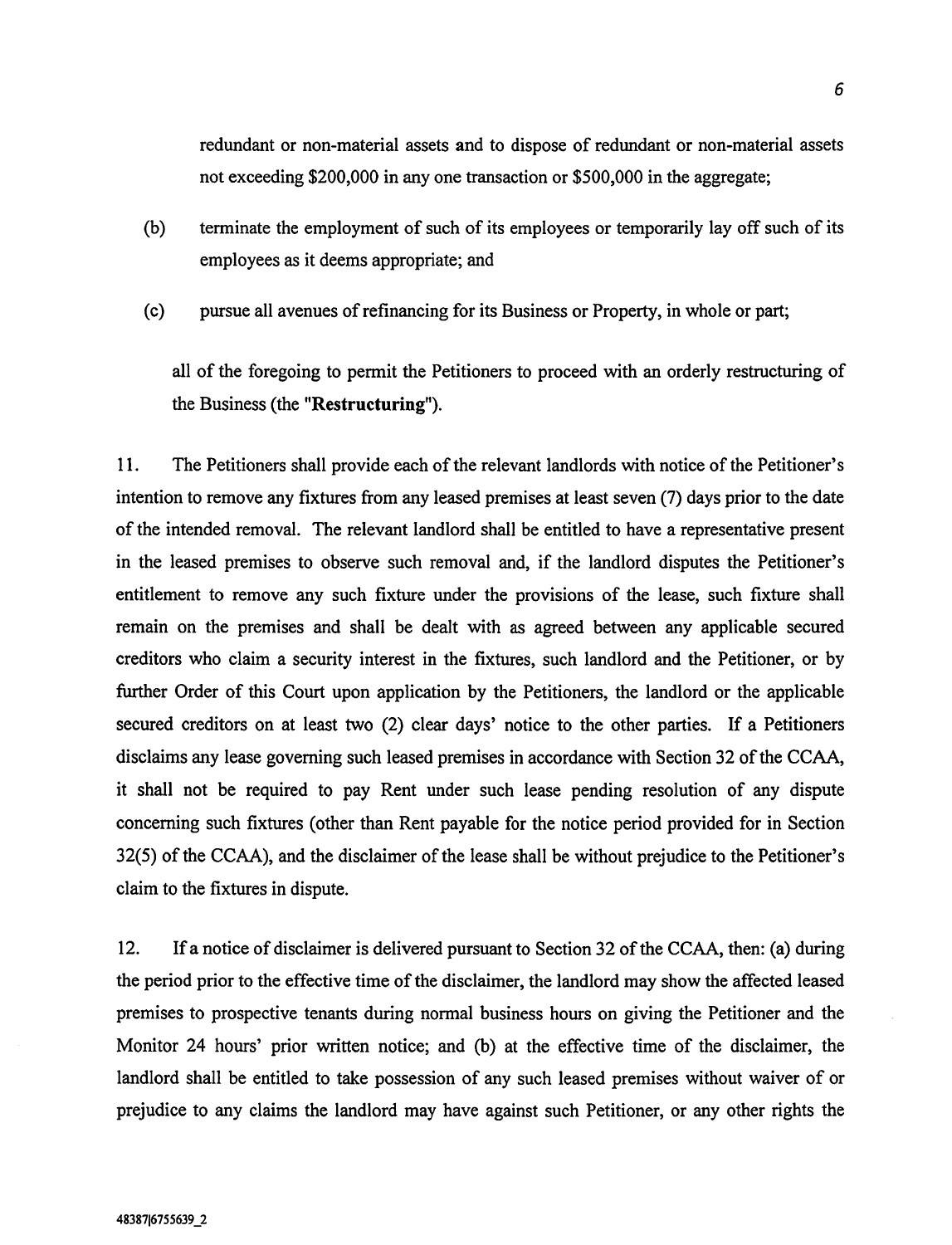landlord might have, in respect of such lease or leased premises and the landlord shall be entitled to notify the Petitioner of the basis on which it is taking possession and gain possession of and re-lease such leased premises to any third party or parties on such terms as the landlord considers advisable, provided that nothing herein shall relieve the landlord of its obligation to mitigate any damages claimed in connection therewith.

13. Pursuant to Section 7(3)(c) of the Personal Information Protection and Electronics Documents Act, S.C. 2000, c. 5 and Section 18(1)(o) of the Personal Information Protection Act, S.B.C. 2003, c. 63, and any regulations promulgated under authority of either Act, as applicable (the "Relevant Enactment"), the Petitioners, in the course of these proceedings, are permitted to, and hereby shall, disclose personal information of identifiable individuals in its possession or control to stakeholders, its advisors, prospective investors, financiers, buyers or strategic partners (collectively, "Third Parties"), but only to the extent desirable or required to negotiate and complete the Restructuring or to prepare and implement the Plan or transactions for that purpose; provided that the Third Parties to whom such personal information is disclosed enter into confidentiality agreements with the Petitioners binding them in the same manner and to the same extent with respect to the collection, use and disclosure of that information as if they were an organization as defined under the Relevant Enactment, and limiting the use of such information to the extent desirable or required to negotiate or complete the Restructuring or to prepare and implement the Plan or transactions for that purpose, and attorning to the jurisdiction of this Court for the purposes of that agreement. Upon the completion of the use of personal information for the limited purposes set out herein, the Third Parties shall return the personal information to the Petitioner or destroy it. If the Third Parties acquire personal information as part of the Restructuring or the preparation and implementation of the Plan or transactions in furtherance thereof, such Third Parties may, subject to this paragraph and any Relevant Enactment, continue to use the personal information in a manner which is in all respects identical to the prior use thereof by the Petitioners.

#### STAY OF PROCEEDINGS, RIGHTS AND REMEDIES

14. Until and including December 13, 2021 or such later date as this Court may order (the "Stay Period"), no action, suit or proceeding in any court or tribunal (each, a "Proceeding")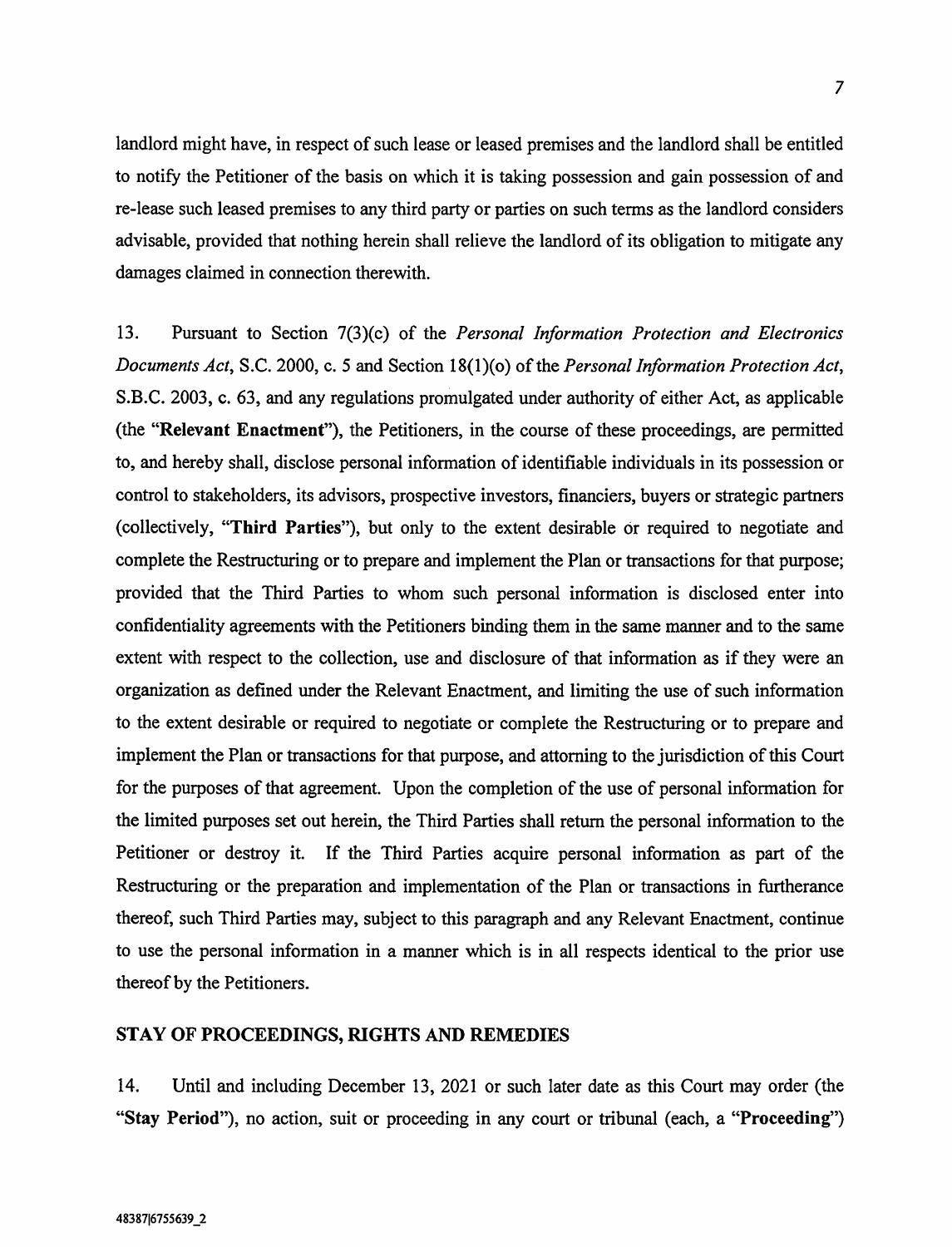against or in respect of the Petitioners or the Monitor, or affecting the Business or the Property, shall be commenced or continued except with the written consent of the Petitioners and the Monitor or with leave of this Court, and any and all Proceedings currently under way against or in respect of the Petitioners or affecting the Business or the Property are hereby stayed and suspended pending further Order of this Court.

15. During the Stay Period, all rights and remedies of any individual, firm, corporation, governmental body or agency, or any other entities (all of the foregoing, collectively being "Persons" and each being a "Person") against or in respect of the Petitioners or the Monitor, or affecting the Business or the Property, are hereby stayed and suspended except with the written consent of the Petitioners and the Monitor or leave of this Court.

16. Nothing in this Order, including paragraphs 14 and 15 shall: (i) empower the Petitioners to carry on any business which the Petitioner is not lawfully entitled to carry on; (ii) affect such investigations, actions, suits or proceedings by a regulatory body as are permitted by Section <sup>1</sup> 1.1 of the CCAA; (iii) prevent the filing of any registration to preserve or perfect a mortgage, charge or security interest (subject to the provisions of Section 39 of the CCAA relating to the priority of statutory Crown securities); or (iv) prevent the registration or filing of a lien or claim for lien or the commencement of a Proceeding to protect lien or other rights that might otherwise be barred or extinguished by the effluxion of time, provided that no further step shall be taken in respect of such lien, claim for lien or Proceeding except for service of the initiating documentation on the Petitioners.

## NO INTERFERENCE WITH RIGHTS

17. During the Stay Period, no Person shall discontinue, fail to honour, alter, interfere with, repudiate, terminate or cease to perform any right, renewal right, contract, agreement, licence or permit in favour of or held by the Petitioner, except with the written consent of the Petitioners and the Monitor or leave of this Court.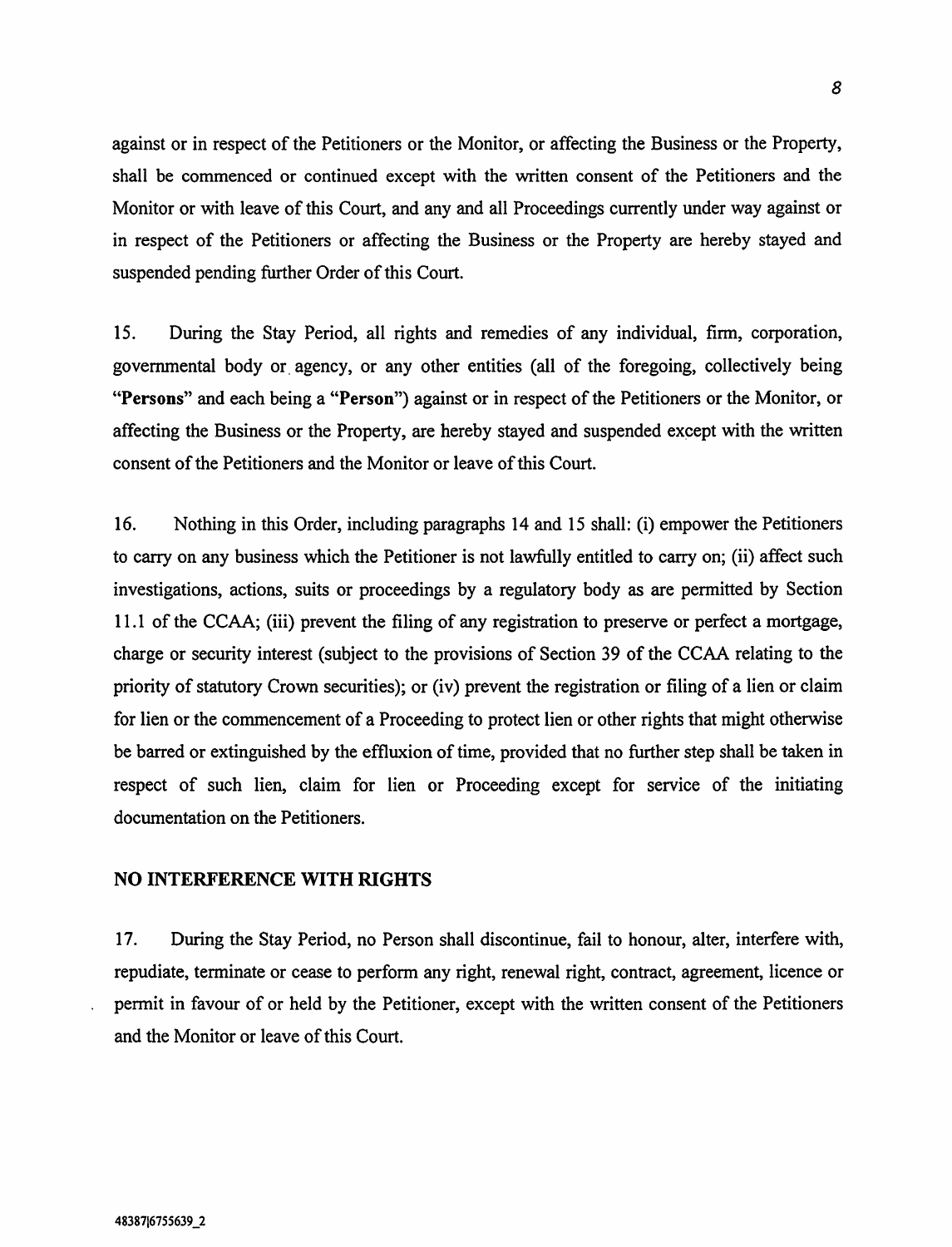#### CONTINUATION OF SERVICES

18. During the Stay Period, all Persons having oral or written agreements with any or all of Petitioners or mandates under an enactment for the supply of goods and/or services, including without limitation all computer software, communication and other data services, centralized banking services, payroll services, insurance, transportation, services, utility or other services to the Business or the Petitioner, are hereby restrained until further Order of this Court from discontinuing, altering, interfering with, or terminating the supply of such goods or services as may be required by such Petitioner or Petitioners, and that the Petitioner or Petitioners shall be entitled to the continued use of their current premises, telephone numbers, facsimile numbers, internet addresses and domain names, provided in each case that the normal prices or charges for all such goods or services received after the Order Date are paid by such Petitioner or Petitioners in accordance with normal payment practices of such Petitioner or such other practices as may be agreed upon by the supplier or service provider and such Petitioner and the Monitor, or as may be ordered by this Court.

#### NON-DEROGATION OF RIGHTS

19. Notwithstanding any provision in this Order, no Person shall be prohibited from requiring immediate payment for goods, services, use of leased or licensed property or other valuable consideration provided on or after the Order Date, nor shall any Person be under any obligation to advance or re-advance any monies or otherwise extend any credit to the Petitioners on or after the Order Date. Nothing in this Order shall derogate from the rights conferred and obligations imposed by the CCAA.

#### PROCEEDINGS AGAINST DIRECTORS AND OFFICERS

20. During the Stay Period, and except as permitted by subsection 11.03(2) of the CCAA, no Proceeding may be commenced or continued against the directors or officers of the Petitioners with respect to any claim against the directors or officers that arose before the date hereof and that relates to any obligations of the Petitioners whereby the directors or officers are alleged under any law to be liable in their capacity as directors or officers for the payment or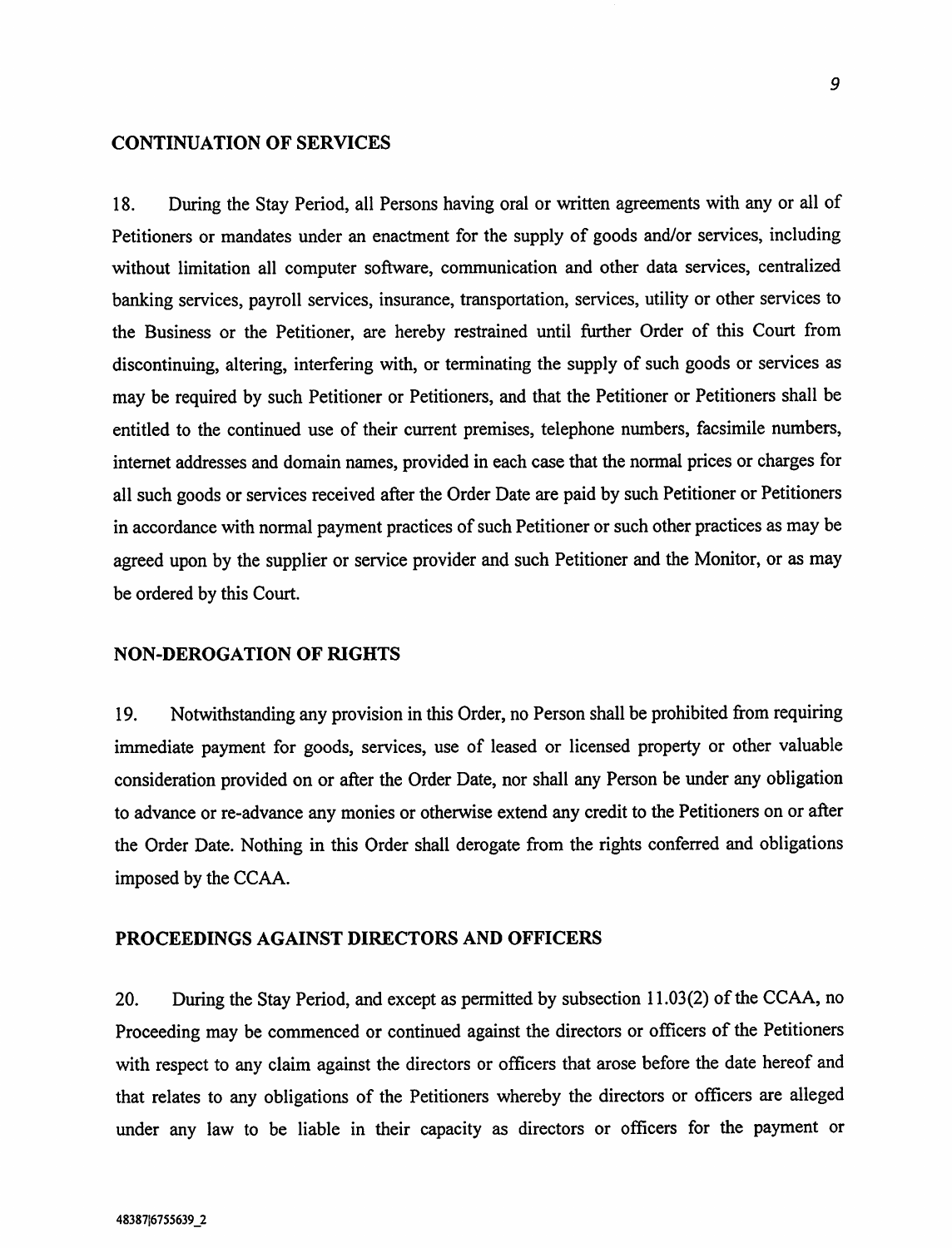performance of such obligations, until a compromise or arrangement in respect of the Petitioners, if one is filed, is sanctioned by this Court or is refused by the creditors of the Petitioners or this Court. Nothing in this Order, including in this paragraph, shall prevent the commencement of a Proceeding to preserve any claim against a director or officer of the Petitioners that might otherwise be barred or extinguished by the effluxion of time, provided that no further step shall be taken in respect of such Proceeding except for service of the initiating documentation on the applicable director or officer.

#### DIRECTORS AND OFFICERS INDEMNIFICATION AND CHARGE

21. The Petitioner shall indemnify its directors and officers against obligations and liabilities that they may incur as directors or officers of the Petitioner after the commencement of the within proceedings, except to the extent that, with respect to any director or officer, the obligation or liability was incurred as a result of the director's or officer's gross negligence or wilful misconduct.

#### APPOINTMENT OF MONITOR

22. Deloitte Restructuring Inc. is hereby appointed pursuant to the CCAA as the Monitor, an officer of this Court, to monitor the business and financial affairs of the Petitioners with the powers and obligations set out in the CCAA or set forth herein, and that the Petitioners and their shareholders, officers, directors, and Assistants shall advise the Monitor of all material steps taken by the Petitioners pursuant to this Order, and shall co-operate fully with the Monitor in the exercise of its powers and discharge of its obligations and provide the Monitor with the assistance that is necessary to enable the Monitor to adequately carry out the Monitor's functions.

23. The Monitor, in addition to its prescribed rights and obligations under the CCAA, is hereby directed and empowered to:

(a) monitor the Petitioners' receipts and disbursements;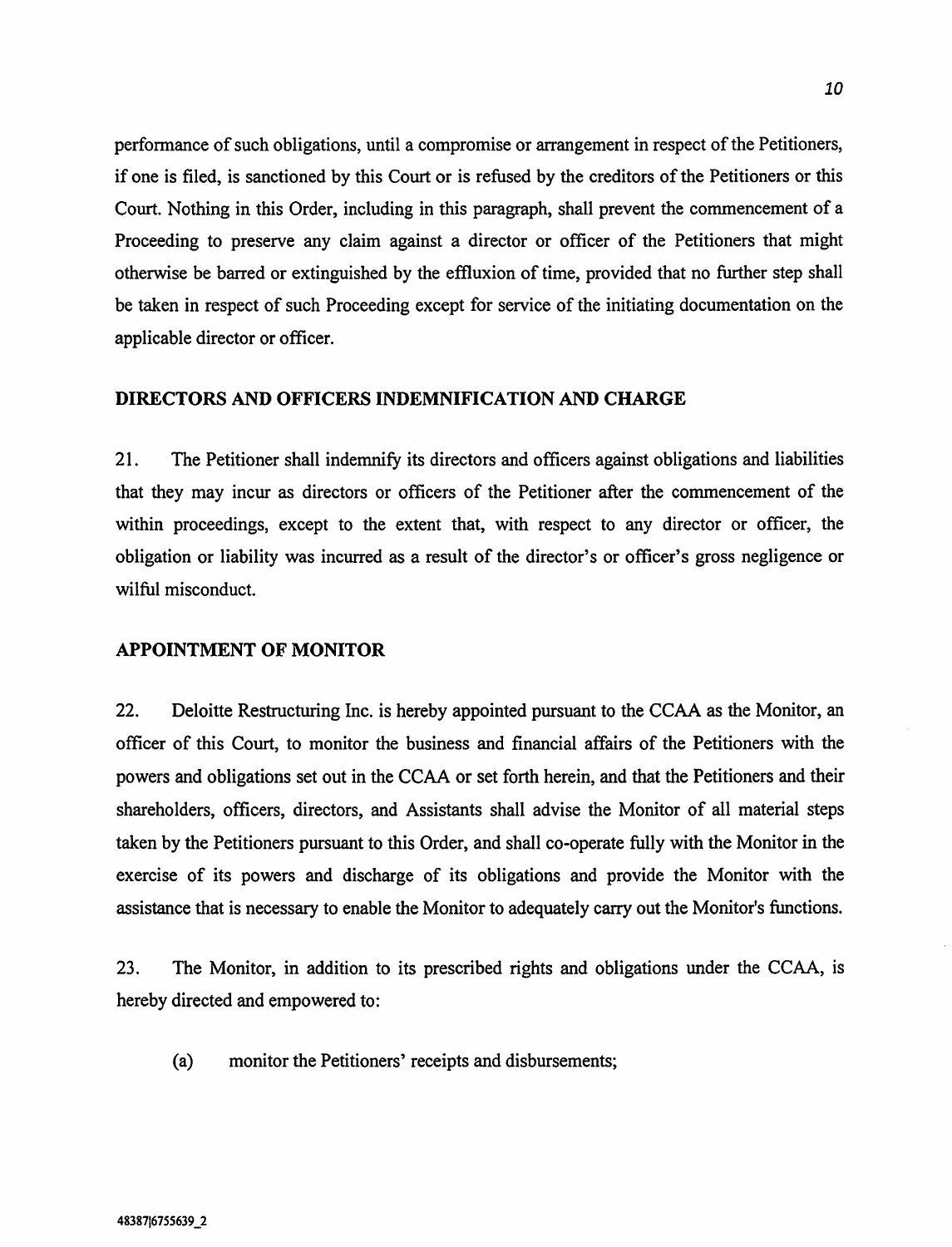- (b) report to this Court at such times and intervals as the Monitor may deem appropriate with respect to matters relating to the Property, the Business, and such other matters as may be relevant to the proceedings herein;
- (c) assist the Petitioners, to the extent required by the Petitioners, in their dissemination, to the Interim Lender (as hereinafter defined) and its counsel on a periodic basis of financial and other information as agreed to between the Petitioner and the Interim Lender which may be used in these proceedings including reporting on a basis to be agreed with the Interim Lender;
- (d) advise the Petitioners in their preparation of the Petitioners' cash flow statements and reporting required by the Interim Lender, which information shall be reviewed with the Monitor and delivered to the Interim Lender and its counsel on a periodic basis, but not less than monthly, or as otherwise agreed to by the Interim Lender;
- (e) advise the Petitioners in their development of the Plan and any amendments to the Plan;
- (f) assist the Petitioners, to the extent required by the Petitioners, with the holding and administering of creditors' or shareholders' meetings for voting on the Plan;
- (g) have full and complete access to the Property, including the premises, books, records, data, including data in electronic form, and other financial documents of the Petitioners, to the extent that is necessary to adequately assess the Petitioners' business and financial affairs or to perform its duties arising under this Order;
- (h) be at liberty to engage independent legal counsel or such other persons as the Monitor deems necessary or advisable respecting the exercise of its powers and performance of its obligations under this Order; and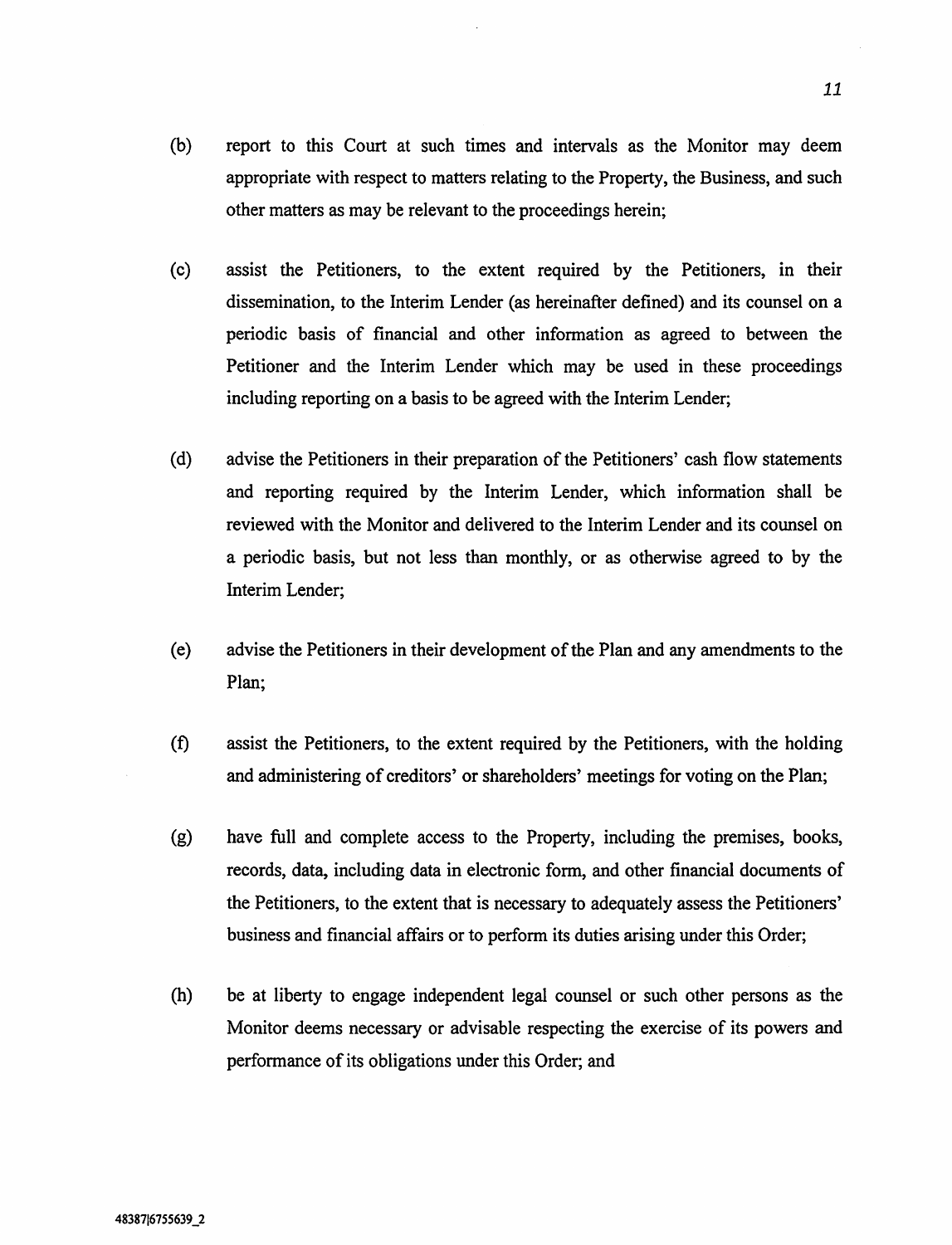(i) perform such other duties as are required by this Order or by this Court from time to time.

24. The Monitor shall not take possession of the Property and shall take no part whatsoever in the management or supervision of the management of the Business and shall not, by fulfilling its obligations hereunder, or by inadvertence in relation to the due exercise of powers or performance of duties under this Order, be deemed to have taken or maintained possession or control of the Business or Property, or any part thereof, and nothing in this Order shall be construed as resulting in the Monitor being an employer or a successor employer, within the meaning of any statute, regulation or rule of law or equity, for any purpose whatsoever.

25. Nothing herein contained shall require or allow the Monitor to occupy or to take control, care, charge, possession or management (separately and/or collectively, "Possession") of any of the Property that might be environmentally contaminated, might be a pollutant or a contaminant, or might cause or contribute to a spill, discharge, release or deposit of a substance contrary to any federal, provincial or other law respecting the protection, conservation, enhancement, remediation or rehabilitation of the environment or relating to the disposal of waste or other contamination including, without limitation, the Canadian Environmental Protection Act, the Fisheries Act, the British Columbia Environmental Management Act, the British Columbia Fish Protection Act and regulations thereunder (the "Environmental Legislation") provided however that nothing herein shall exempt the Monitor from any duty to report or make disclosure imposed by applicable Environmental Legislation. For greater certainty, the Monitor shall not, as a result of this Order or anything done in pursuance of the Monitor's duties and powers under this Order, be deemed to be in Possession of any of the Property within the meaning of any Environmental Legislation, unless it is actually in possession.

26. The Monitor shall provide any creditor of the Petitioners and the Interim Lender with information provided by the Petitioners in response to reasonable requests for information made in writing by such creditor addressed to the Monitor. The Monitor shall not have any responsibility or liability with respect to the information disseminated by it pursuant to this paragraph. In the case of information that the Monitor has been advised by the Petitioners is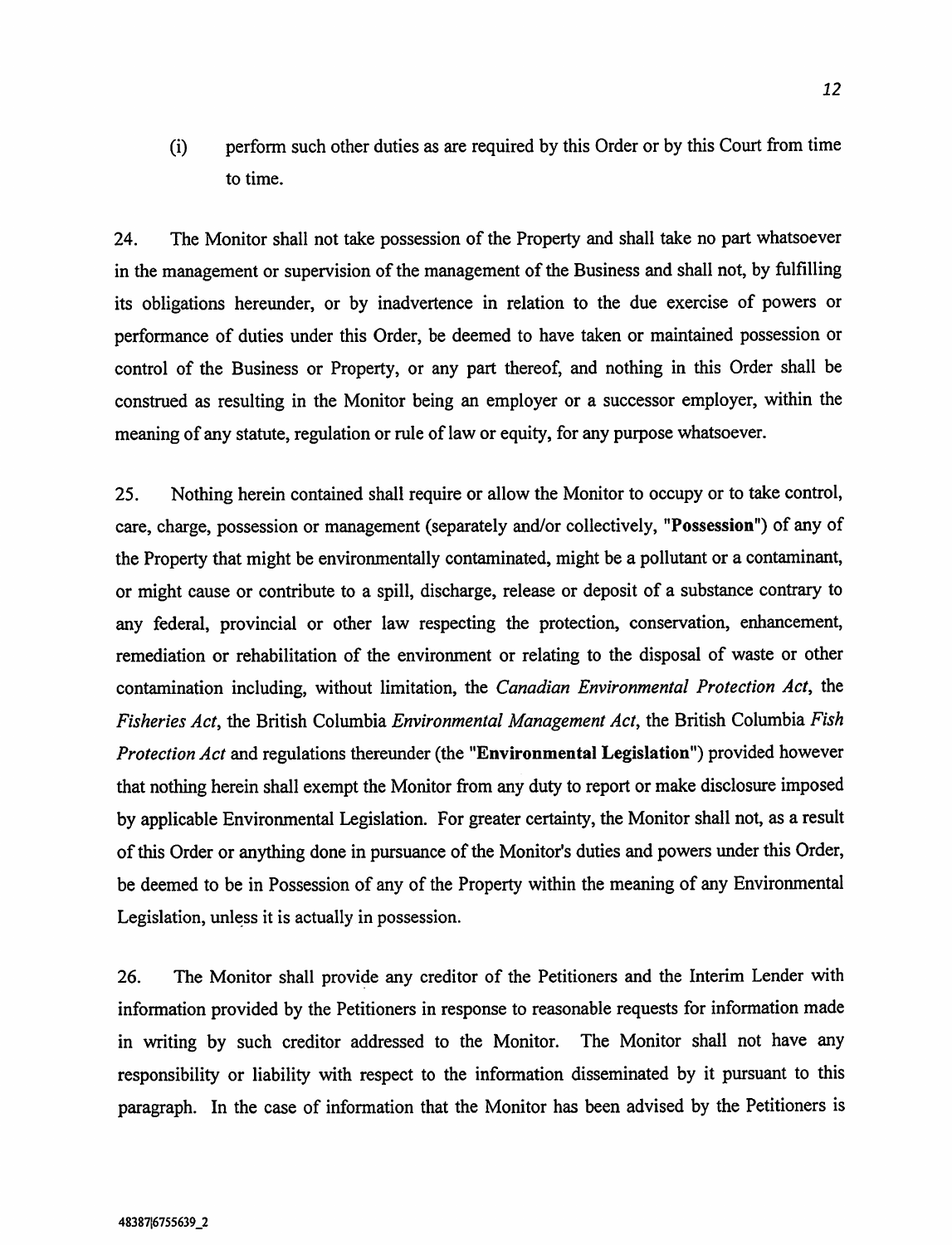confidential, the Monitor shall not provide such information to creditors unless otherwise directed by this Court or on such terms as the Monitor and the Petitioners may agree.

27. In addition to the rights and protections afforded the Monitor under the CCAA or as an officer of this Court, the Monitor shall incur no liability or obligation as a result of its appointment or the carrying out of the provisions of this Order, save and except for any gross negligence or wilful misconduct on its part. Nothing in this Order shall derogate from the rights and protections afforded the Monitor by the CCAA or any applicable legislation.

28. Any party with knowledge of this order in possession of any books, records, data, including data in electronic form, or other documents that are property of the Petitioners (the "Petitioners' Records"), including any such Property created by parties engaged in management of the Petitioners, shall take steps to preserve such Petitioners' Records.

#### ADMINISTRATION CHARGE

29. The Monitor, counsel to the Monitor, if any, and counsel to the Petitioners shall be paid their reasonable fees and disbursements, in each case at their standard rates and charges, by the Petitioners as part of the cost of these proceedings. The Petitioners are hereby authorized and directed to pay the accounts of the Monitor, counsel to the Monitor and counsel to the Petitioners on a periodic basis and, in addition, the Petitioners is hereby authorized to pay to the Monitor, counsel to the Monitor, and counsel to the Petitioner, retainers in any amount requested by any of them to be held by them as security for payment of their respective fees and disbursements outstanding from time to time.

30. The Monitor and its legal counsel shall pass their accounts from time to time, and for this purpose the accounts of the Monitor and its legal counsel are hereby referred to a judge of the British Columbia Supreme Court who may determine the manner in which such accounts are to be passed, including by hearing the matter on a summary basis or referring the matter to a Registrar of this Court.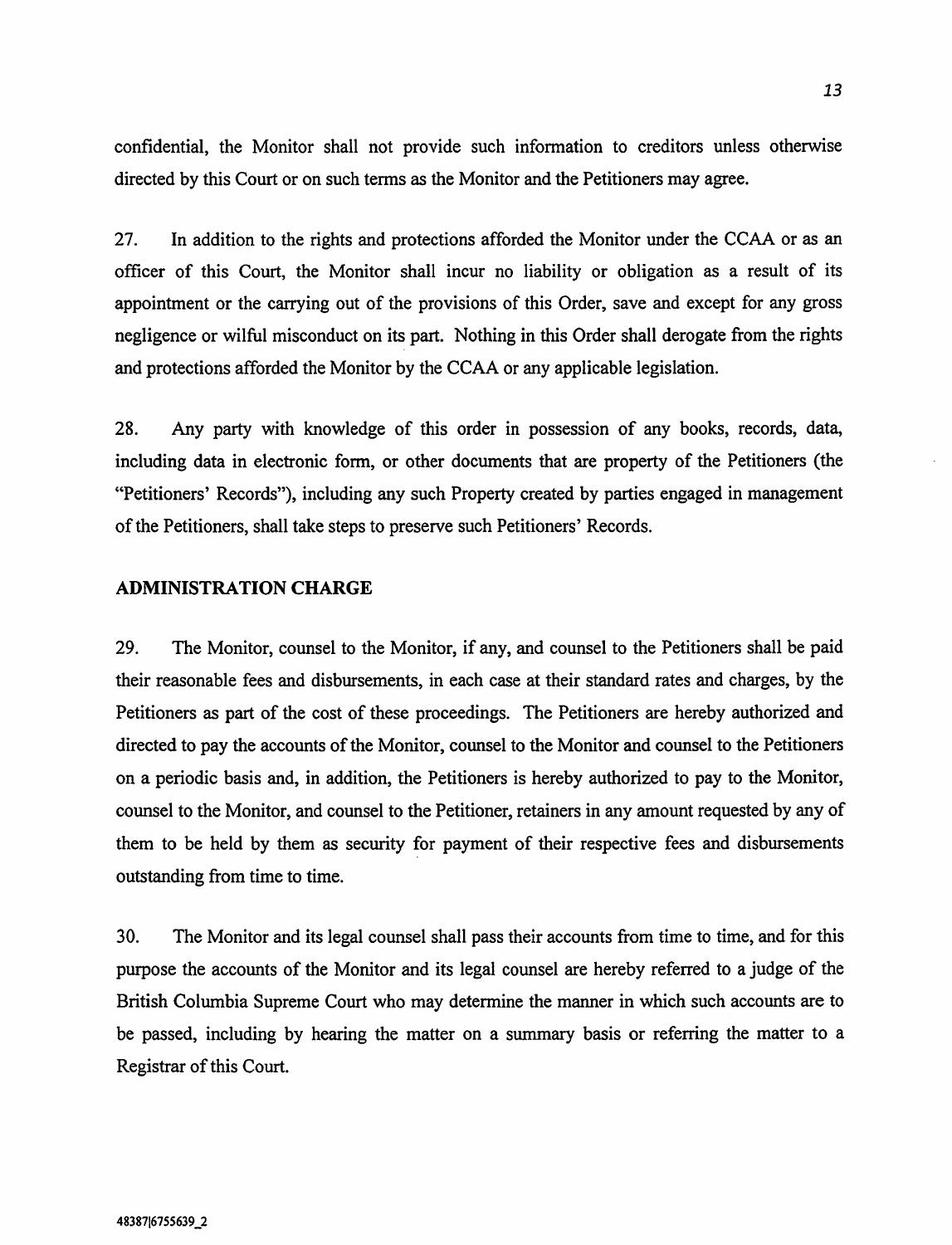31. The Monitor, counsel to the Monitor, if any, and counsel to the Petitioners shall be entitled to the benefit of and are hereby granted a charge (the "Administration Charge") on the Property, which charge shall not exceed an aggregate amount of \$100,000, as security for their respective fees and disbursements incurred at the standard rates and charges of the Monitor and such counsel, both before and after the making of this Order which are related to the Petitioner's restructuring. The Administration Charge shall have the priority set out in paragraph 33 hereof.

# VALIDITY AND PRIORITY OF CHARGES CREATED BY THIS ORDER

32. Any security documentation evidencing, or the filing, registration or perfection of, the Administration Charge shall not be required, and the Administration Charge shall be effective as against the Property and shall be valid and enforceable for all purposes, including as against any right, title or interest filed, registered or perfected subsequent to the Administration Charge coming into existence, notwithstanding any failure to file, register or perfect any such Administration Charge.

33. The Administration Charge shall constitute a mortgage, security interest, assignment by way of security and charge on the Property and shall rank in priority to all other security interests, trusts, liens, mortgages, charges and encumbrances and claims of secured creditors, statutory or otherwise (collectively, "Encumbrances"), in favour of any Person, save and except those claims contemplated by section 11.8(8) of the CCAA.

34. Except as otherwise expressly provided herein, or as may be approved by this Court, the Petitioners shall not grant or suffer to exist any Encumbrances over any Property that rank in priority to, or pari passu with the Administration Charge, unless the Petitioners obtain the prior written consent of the Monitor and the beneficiaries of the Administration Charge.

35. The Administration Charge, and remedies of the chargees entitled to the benefit of the Administration Charge (collectively, the "Chargees") shall not otherwise be limited or impaired in any way by (a) the pendency of these proceedings and the declarations of insolvency made herein; (b) any application(s) for bankruptcy order(s) issued pursuant to the BIA, or any bankruptcy order made pursuant to such applications; (c) the filing of any assignments for the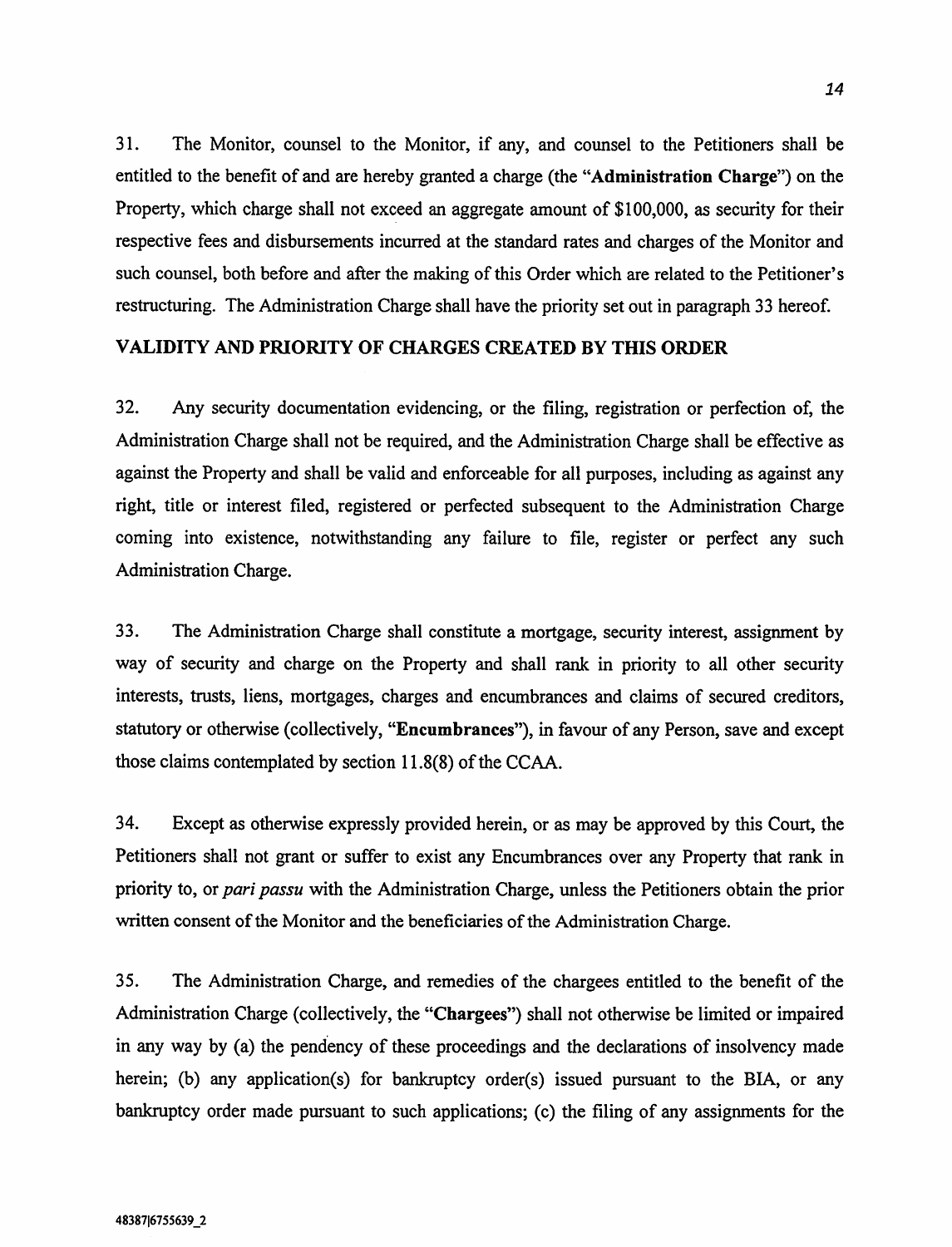general benefit of creditors made pursuant to the BIA; (d) the provisions of any federal or provincial statutes; or (e) any negative covenants, prohibitions or other similar provisions with respect to borrowings, incurring debt or the creation of Encumbrances, contained in any existing loan documents, lease, mortgage, security agreement, debenture, sublease, offer to lease or other agreement (collectively, an "Agreement") which binds the Petitioner; and notwithstanding any provision to the contrary in any Agreement:

- (a) neither the creation of the Charges nor the execution, delivery, perfection, registration or performance of the Commitment Letter or the Definitive Documents shall create or be deemed to constitute a breach by the Petitioner of any Agreement to which it is a party;
- (b) none of the Chargees shall have any liability to any Person whatsoever as a result of any breach of any Agreement caused by or resulting from the Petitioner entering into the Commitment Letter, the creation of the Charges, or the execution, delivery or performance of the Definitive Documents; and
- (c) the payments made by the Petitioners pursuant to this Order, the Commitment Letter or the Definitive Documents, and the granting of the Charges, do not and will not constitute preferences, fraudulent conveyances, transfers at undervalue, oppressive conduct, or other challengeable or voidable transactions under any applicable law.

36. THIS COURT ORDERS that any Charge created by this Order over leases of real property in Canada shall only be a Charge in the Petitioners' interest in such real property leases.

## SERVICE AND NOTICE

37. The Monitor shall (i) without delay, publish in The Globe and Mail a notice containing the information prescribed under the CCAA, (ii) within five days after Order Date, (A) make this Order publicly available in the manner prescribed under the CCAA, (B) send, in the prescribed manner, a notice to every known creditor who has a claim against the Petitioner of more than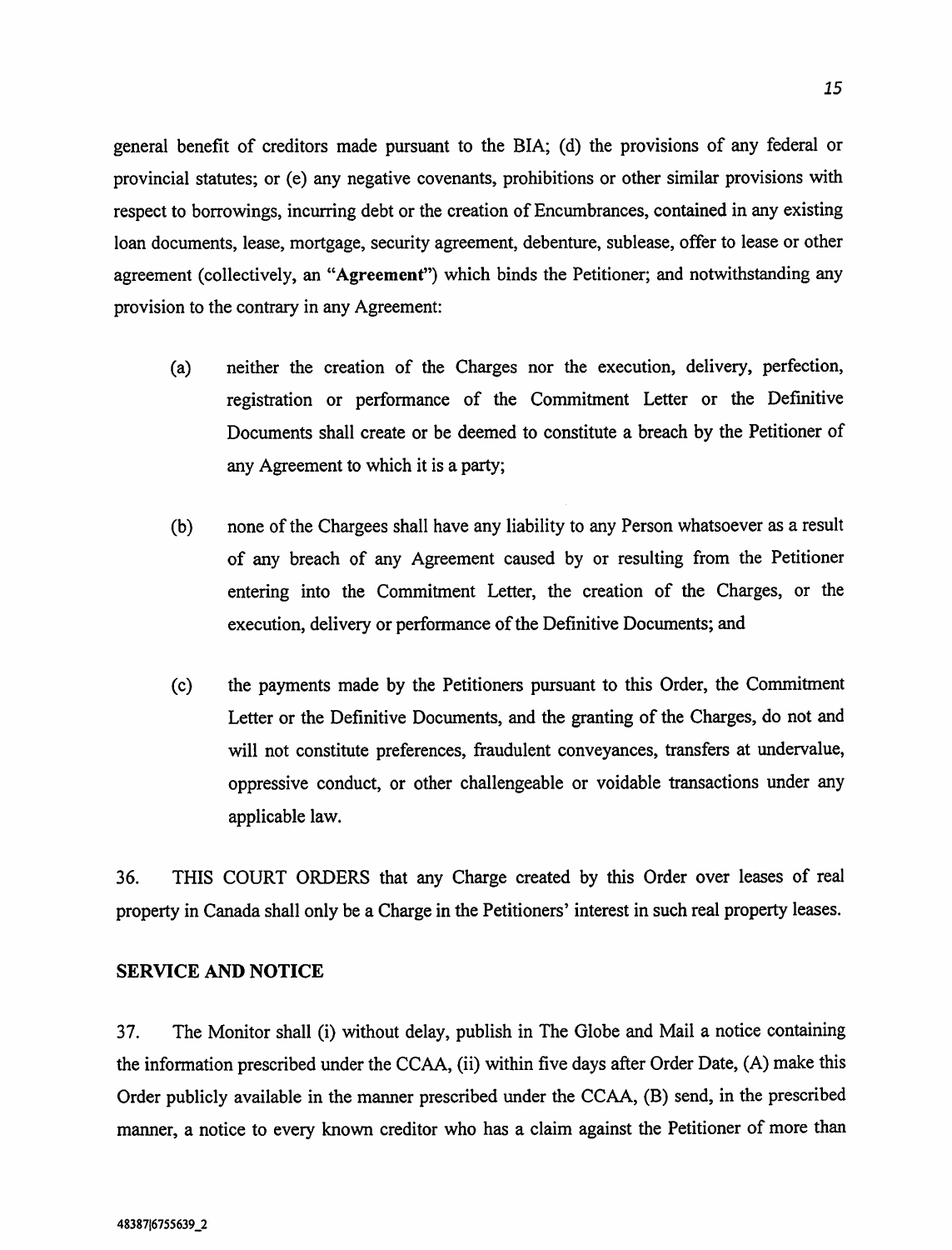\$1000, and (C) prepare a list showing the names and addresses of those creditors and the estimated amounts of those claims, and make it publicly available in the prescribed manner, all in accordance with Section 23(1)(a) of the CCAA and the regulations made thereunder.

38. The Petitioners and the Monitor are at liberty to serve this Order, any other materials and orders in these proceedings, any notices or other correspondence, by forwarding true copies thereof by prepaid ordinary mail, courier, personal delivery or electronic transmission to the Petitioners' creditors or other interested parties at their respective addresses as last shown on the records of the Petitioner and that any such service or notice by courier, personal delivery or electronic transmission shall be deemed to be received on the next business day following the date of forwarding thereof, or if sent by ordinary mail, on the third business day after mailing.

39. Any Person that wishes to be served with any application and other materials in these proceedings must deliver to the Monitor by way of ordinary mail, courier, personal delivery or electronic transmission a request to be added to a service list (the "Service List") to be maintained by the Monitor. The Monitor shall post and maintain an up to date form of the Service List on its website at: www.insolvencies.deloitte.ca/en-ca/otsogoldcorp

40. Any party to these proceedings may serve any court materials in these proceedings by emailing a PDF or other electronic copy of such materials to counsels' email addresses as recorded on the Service List from time to time, and the Monitor shall post a copy of all prescribed materials on its website at: www.insolvencies.deloitte.ca/en-ca/otsogoldcorp

41. Notwithstanding paragraphs 38 and 40 of this Order, service of the Petition, the Notice of Hearing of Petition, any affidavits filed in support of the Petition and this Order shall be made on the Federal and British Columbia Crowns in accordance with the Crown Liability and Proceedings Act, R.S.C. 1985, c. C-50, and regulations thereto, in respect of the Federal Crown, and the Crown Proceeding Act, R.S.B.C. 1996, c. 89, in respect of the British Columbia Crown.

## GENERAL

42. The Petitioners or the Monitor may from time to time apply to this Court for directions in the discharge of its powers and duties hereunder.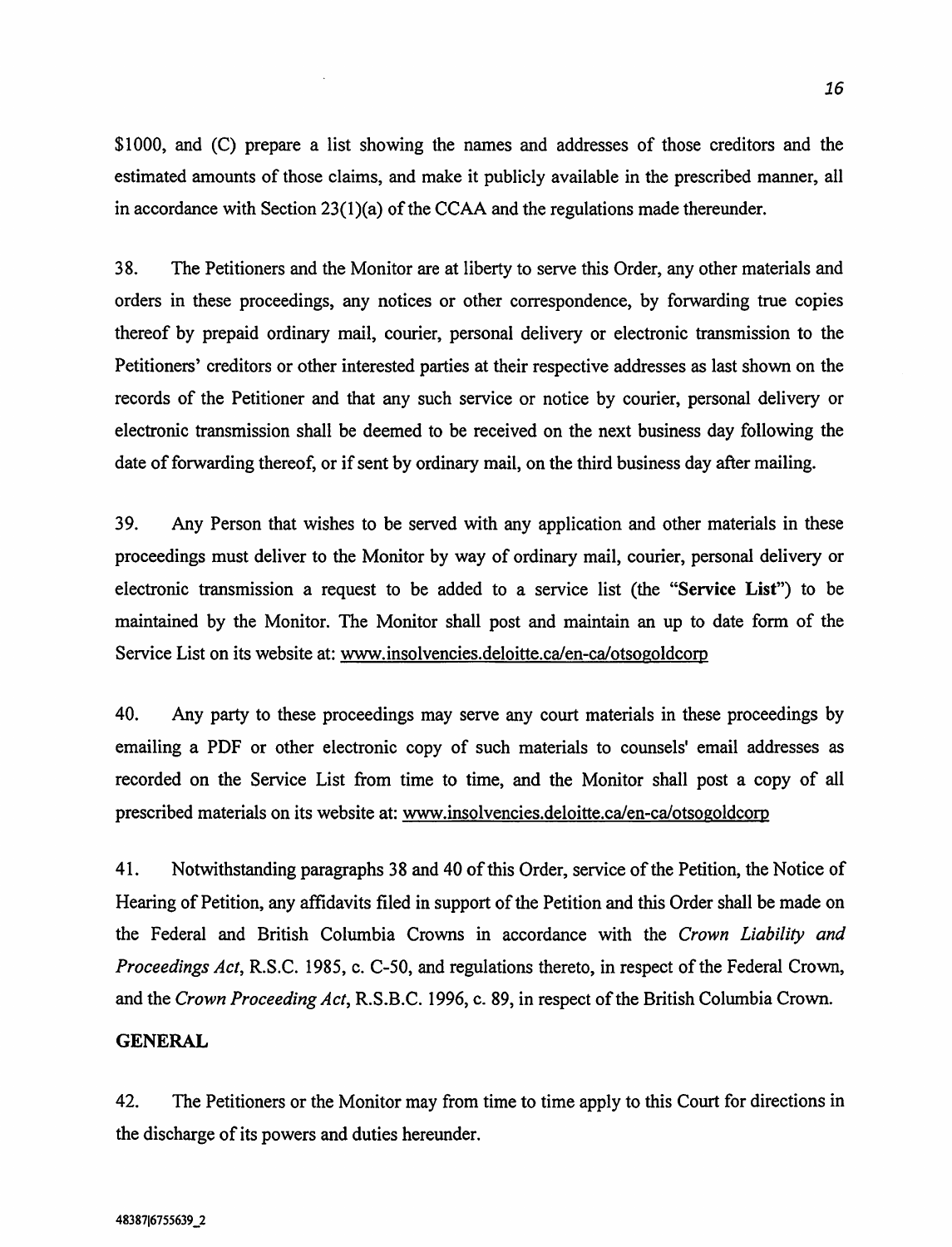43. Nothing in this Order shall prevent the Monitor from acting as an interim receiver, a receiver, a receiver and manager, or a trustee in bankruptcy of the Petitioners, the Business or the Property.

44. THIS COURT REQUESTS the aid and recognition of other Canadian and foreign Courts, tribunal, regulatory or administrative bodies, including but not limited to the District Court of Stockholm or any other District Court in any other judicial district in Sweden, as well as the District Court of Ouluto or any competent Court in Finland, to act in aid of and to be complementary to this Court in carrying out the terms of this Order where required. All courts, tribunals, regulatory and administrative bodies are hereby respectfully requested to make such orders and to provide such assistance to the Petitioners and to the Monitor, as an officer of this Court, as may be necessary or desirable to give effect to this Order, to grant representative status to the Monitor in any foreign proceeding, or to assist the Petitioner and the Monitor and their respective agents in carrying out the terms of this Order.

45. Each of the Petitioners and the Monitor be at liberty and is hereby authorized and empowered to apply to any court, tribunal, regulatory or administrative body, wherever located, for the recognition of this Order and for assistance in carrying out the terms of this Order and the Monitor is authorized and empowered to act as a representative in respect of the within proceedings for the purpose of having these proceedings recognized in a jurisdiction outside Canada, including acting as a foreign representative of the Petitioners to apply for relief pursuant to any applicable local statutes or regulations.

46. The Petitioners may (subject to the provisions of the CCAA and the BIA) at any time file a voluntary assignment in bankruptcy or a proposal pursuant to the commercial reorganization provisions of the BIA if and when the Petitioner determines that such a filing is appropriate.

47. The Petitioners are hereby at liberty to apply for such further interim or interlocutory relief as it deems advisable within the time limited for Persons to file and serve Responses to the Petition.